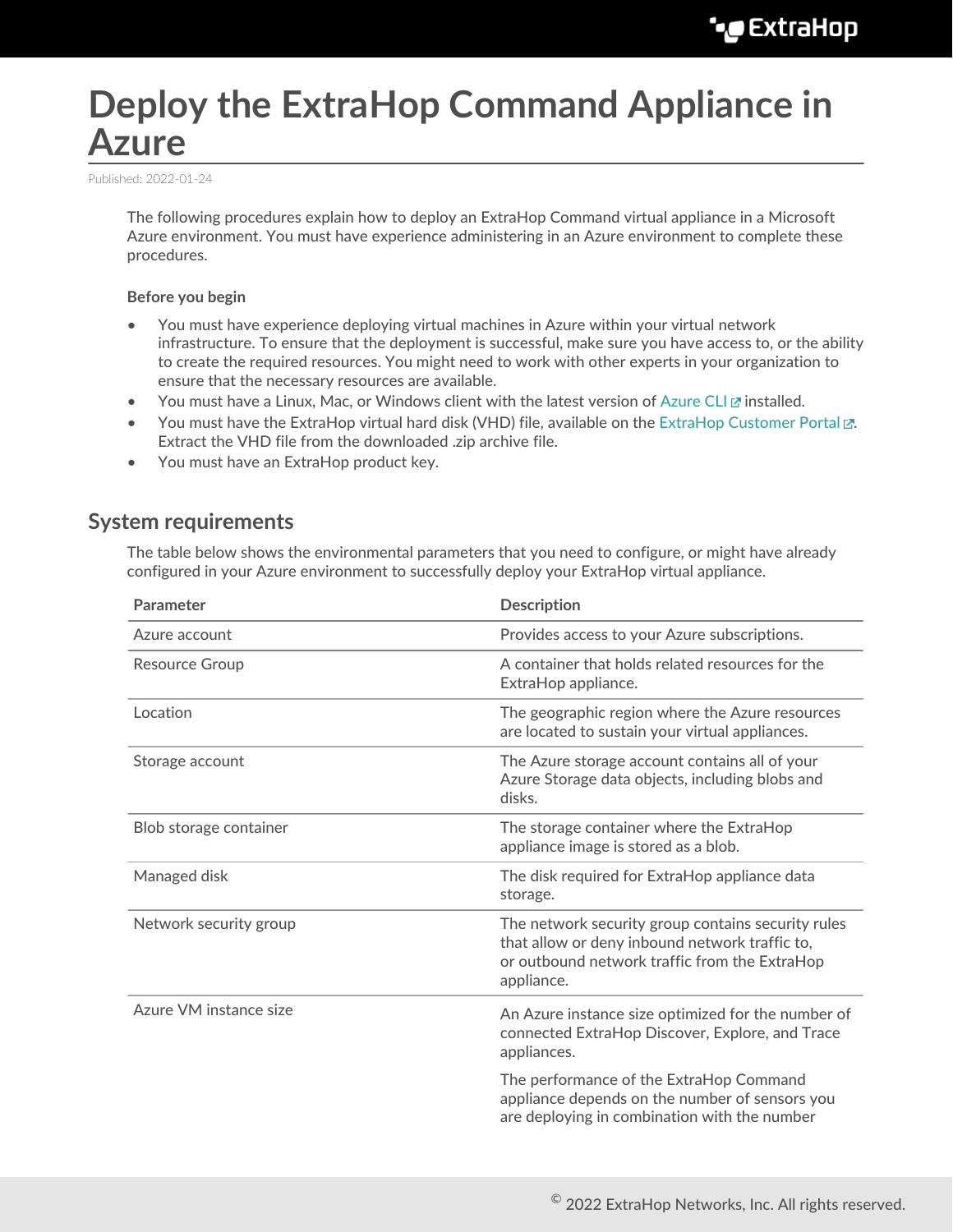| <b>Parameter</b>             | <b>Description</b>                                                                                                                                                  |
|------------------------------|---------------------------------------------------------------------------------------------------------------------------------------------------------------------|
|                              | of devices you expect the system to discover in<br>your environment. To determine the appropriate<br>sizing, see the Command Appliance Performance<br>Guidelines M. |
|                              | • Small Deployments: Standard D4 v3 (4 vCPU<br>and 16 GiB RAM)                                                                                                      |
|                              | • Medium Deployments: Standard_D8_v3 (8 vCPU<br>and 32 GiB RAM)                                                                                                     |
|                              | • Large Deployments: Standard D16 v3 (16 vCPU<br>and 64 GiB RAM)                                                                                                    |
|                              | • Extra Large Deployments: Standard_D32_v3 (32<br>vCPU and 128 GiB RAM                                                                                              |
| Public or private IP address | The IP address that enables access to the ExtraHop<br>system.                                                                                                       |

## **Deploy the Command appliance**

#### **Before you begin**

The procedures below assume that you do not have the required resource group, storage account, storage container, and network security group configured. If you already have these parameters configured, you can proceed to step 6 after you log in to your Azure account.

1. Open a terminal application on your client and log in to your Azure account.

az login

- 2. Open https://aka.ms/devicelogin in a web browser and enter the code to authenticate, and then return to the command-line interface.
- 3. Create a resource group.

az group create --name <name> --location <location>

For example, create a new resource group in the West US region.

az group create --name exampleRG --location westus

4. Create a storage account.

```
az storage account create --resource-group <resource group name> --name
 <storage account name>
```
For example:

```
az storage account create --resource-group exampleRG --name examplesa
```
5. View the storage account key. The value for  $key1$  is required for step 6.

```
az storage account keys list --resource-group <resource group name> --
account-name <storage account name>
```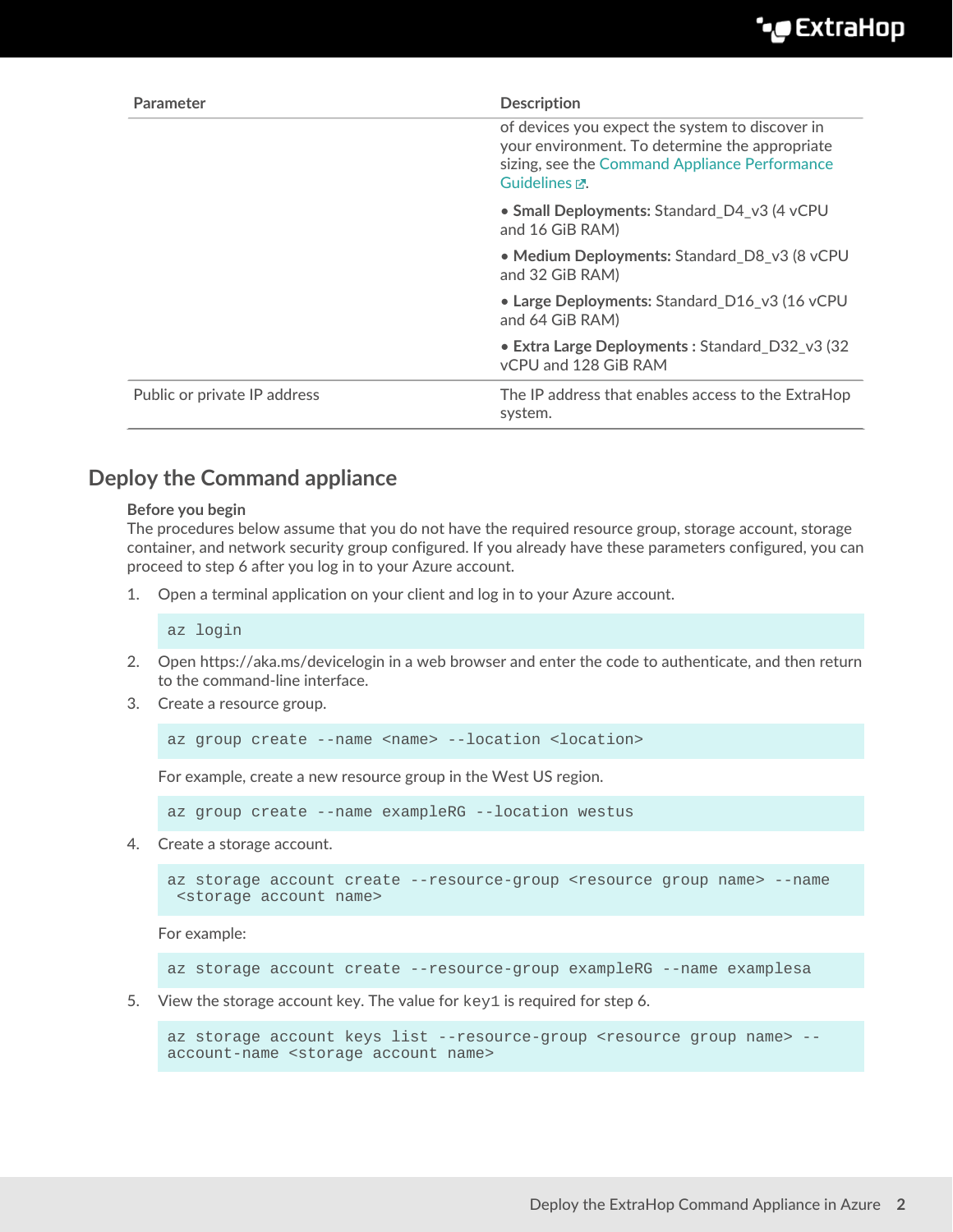**∙e** ExtraHop

For example:

```
az storage account keys list --resource-group exampleRG --account-name
 examplesa
```
Output similar to the following appears:

```
\lceil\{ "keyName": "key1",
    "permissions": "Full",
    "value":
  "CORuU8mTcxLxq0bbszhZ4RKTB93CqLpjZdAhCrNJugAorAyvJjhGmBSedjYPmnzXPikSRigd
5T5/YGYBoIzxNg=="
 },
    { "keyName": "key2",
    "permissions": "Full",
    "value": "DOlda4+6U3Cf5TUAng8/GKotfX1HHJuc3yljAlU+aktRAf4/
KwVQUuAUnhdrw2yg5Pba5FpZn6oZYvROncnT8Q=="
  }
]
```
6. Set default Azure storage account environment variables. You can have multiple storage accounts in your Azure subscription. To select one account to apply to all subsequent storage commands, set these environment variables. If you do not set environment variables you will always have to specify - account-name and --account-key in the commands in the rest of this procedure.

```
export AZURE_STORAGE_ACCOUNT=<storage account name>
```

```
export AZURE_STORAGE_KEY=<key1>
```
Where *<key1>* is the storage account key value that appears in step 5.

For example:

export AZURE\_STORAGE\_ACCOUNT=examplesa

```
export AZURE_STORAGE_KEY=CORuU8mTcxLxq0bbszhZ4RKTB93CqLpjZdAhCrNJugAor
AyvJjhGmBSedjYPmnzXPikSRigd5T5/YGYBoIzxNg==
```


```
$Env:<variable-name> = "<value>"
```
• Set environment variables in the Windows command interpreter (cmd.exe) with the following syntax:

set <variable name>=<string>

7. Create a storage container.

az storage container create --name <storage container name>

For example:

az storage container create --name examplesc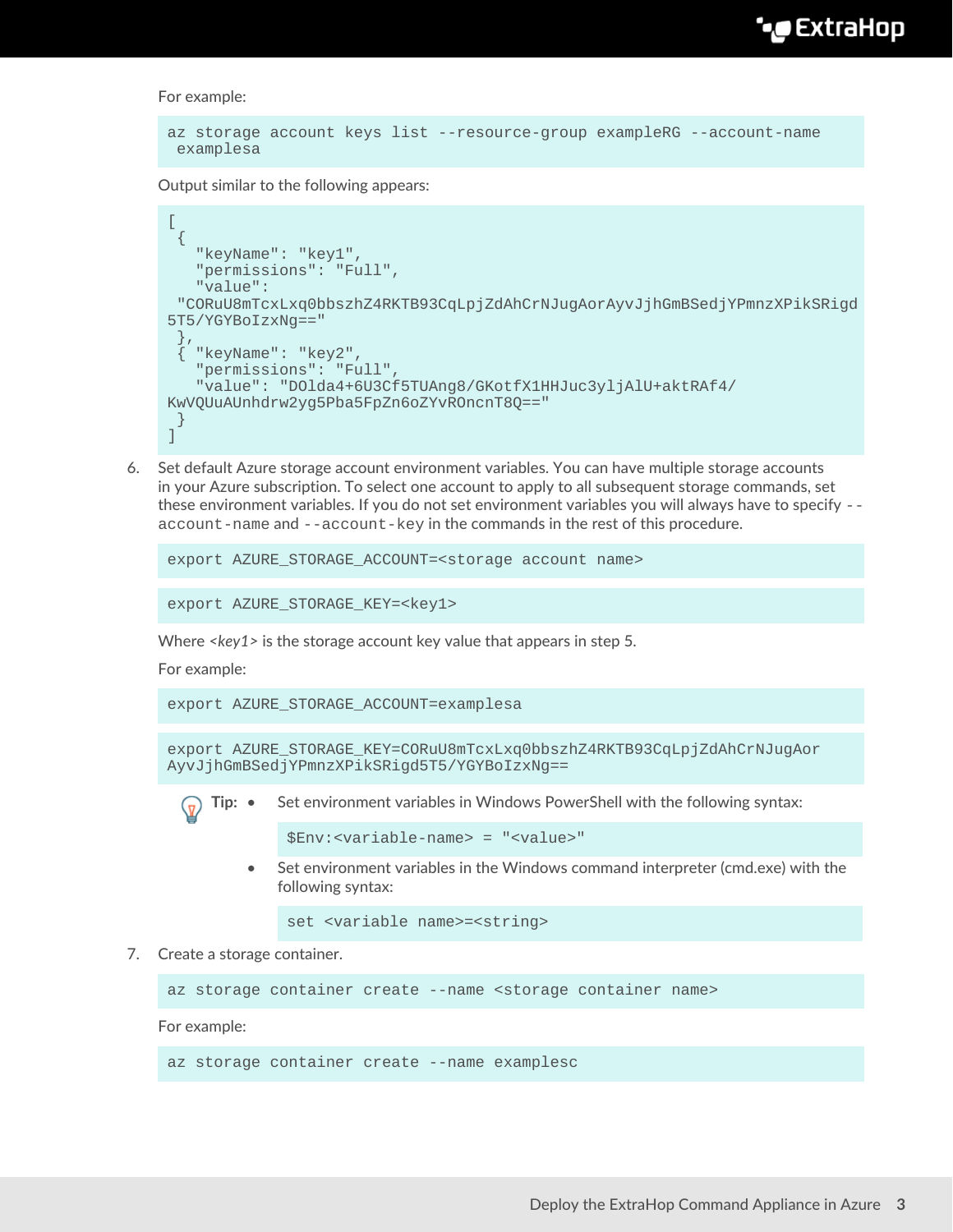## **∙e** ExtraHop

8. Upload the Command appliance VHD file to the blob storage.

```
 az storage blob upload --container-name <container> --type page --name
 <blob name> --file <path/to/file> --validate-content
```
For example:

```
az storage blob upload --container-name examplesc --type page
--name command appliance.vhd --file /Users/admin/Downloads/extrahop-eca-
azure-7.2.0.5000.vhd --validate-content
```
9. Retrieve the blob URI. You will need the URI when you create the managed disk in the next step.

```
az storage blob url --container-name <storage container name> --name
 <blob name>
```
For example:

```
az storage blob url --container-name examplesc --name
 command_appliance.vhd
```
Output similar to the following example appears:

https://examplesa.blob.core.windows.net/examplesc/command\_appliance.vhd

10. Create a managed disk, sourcing the Command VHD file.

```
az disk create --resource-group <resource group name> --location <Azure
 region> 
--name <disk name> --sku <Azure sku> --source <blob uri> --size-gb <size
 gb>
```
Where sku specifies the type of disk and desired replication pattern. Managed disks support only Standard\_LRS and Premium\_LRS. Premium\_LRS has a maximum disk size of 1 TB and Standard\_LRS has a maximum disk size of 4TB.

Refer to the [Command Appliance Performance Guidelines](https://docs.extrahop.com/8.7/customers/eca-guidelines)  $\mathbb Z$  the disk size for the recommended  $-\mathbb Z$ size-gb parameter.

For example:

```
az disk create --resource-group exampleRG --location westus 
--name exampleDisk --sku Standard_LRS --source https://
examplesa.blob.core.windows.net/examplesc/command_appliance.vhd 
--size-gb 52
```
11. Create the VM and attach the managed disk. This command creates the Command appliance VM with a default network security group and private IP address.

```
az vm create --resource-group <resource group name> --public-ip-address
 "" --location <Azure region> 
--name <vm name> --os-type linux --attach-os-disk <disk name> --size
 <azure machine size>
```
For example:

```
az vm create --resource-group exampleRG --public-ip-address "" --location
 westus --name exampleVM --os-type linux 
--attach-os-disk exampleDisk --size Standard_D2_v3
```